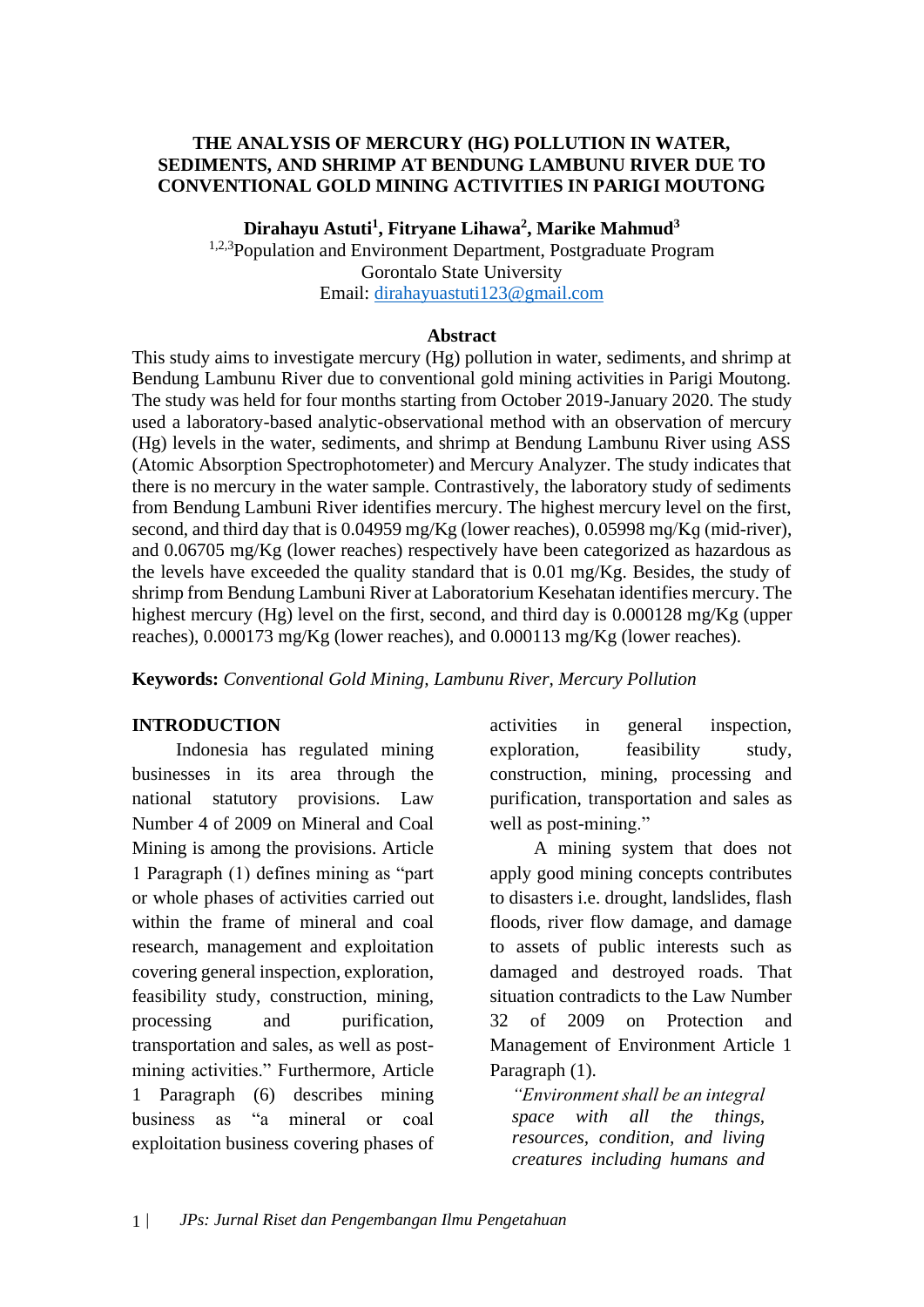*their behaviors that affect the nature and the continuity of livelihood and the welfare of human beings and other living creatures." Furthermore, Article 1 Paragraph (2) mentions, "Protection and Management of Environment shall be a systematic and integrated effort to preserve the environment and prevent pollution and/or damage to the environment, of which includes planning, utilization, control, maintenance, supervision, and enforcement of laws."*

Bendung Lambunu River in Parigi Moutong is one of the areas where we can find damage to the environment and general social assets due to conventional gold mining activities. Bendung Lambunu River is one of the rivers in Parigi Moutong. The community living nearby uses the river as the means of fishery activities, irrigation, transportation, and tourist destination. However, natural gold potency at Bendung Lambunu River leads to an increase in mining activities along the river. The rise of conventional gold mining is considered one of the factors polluting Bendung Lambunu River. The gold miners reportedly used hazardous substances i.e. mercury and cyanide to separate gold from sedimentary deposits (mud, sand, and water). Gold processing waste is disposed of without prior processing, polluting the environment and endangering the health of the miners and the surrounding community.

Bendung Lambunu River is one of the rivers in Parigi Moutong. The river is highly functional in terms of either agriculture or fisheries. At the upper reaches of the river are jungle and plantations managed by the surrounding community. At the upper reaches of the river, mid-river, and the lower reaches of the river are the plantation areas owned by the surrounding community. Besides, the community also uses the river to irrigate their farms. Nevertheless, in the river is conventional gold mining formerly managed by an organization and currently by the surrounding community that is not aware of its environmental impacts. Among the impacts is mercury waste that greatly affects the environment and river ecosystem.

As a result of microorganism activities, mercury (Hg) in the waste at public waters turns into toxic methylmercury (Me-Hg) that has a strong binding power especially in the body of aquatic animals. It leads to the accumulation of mercury through a bioaccumulation process. Furthermore, the mercury level can reach a hazardous level that threatens the life and the health of aquatic animals and humans that consume the animals (Harizal, 2006).

The use of mercury will produce hazardous waste that causes Minamata diseases i.e. the symptoms of muscle breakdown, inability to walk, speech disorders, delirium, and other (Darmono, 2001). Mercury can contaminate the human body through polluted food consumption, such as consuming aquatic animals i.e. fish, shells, and shrimp that inhabit a polluted river. Highly concentrated Me-Hg, the mercury compound found in aquatic biota tissues, is the result of biomagnification through the interaction of trophic levels in the food chain. The amount of mercury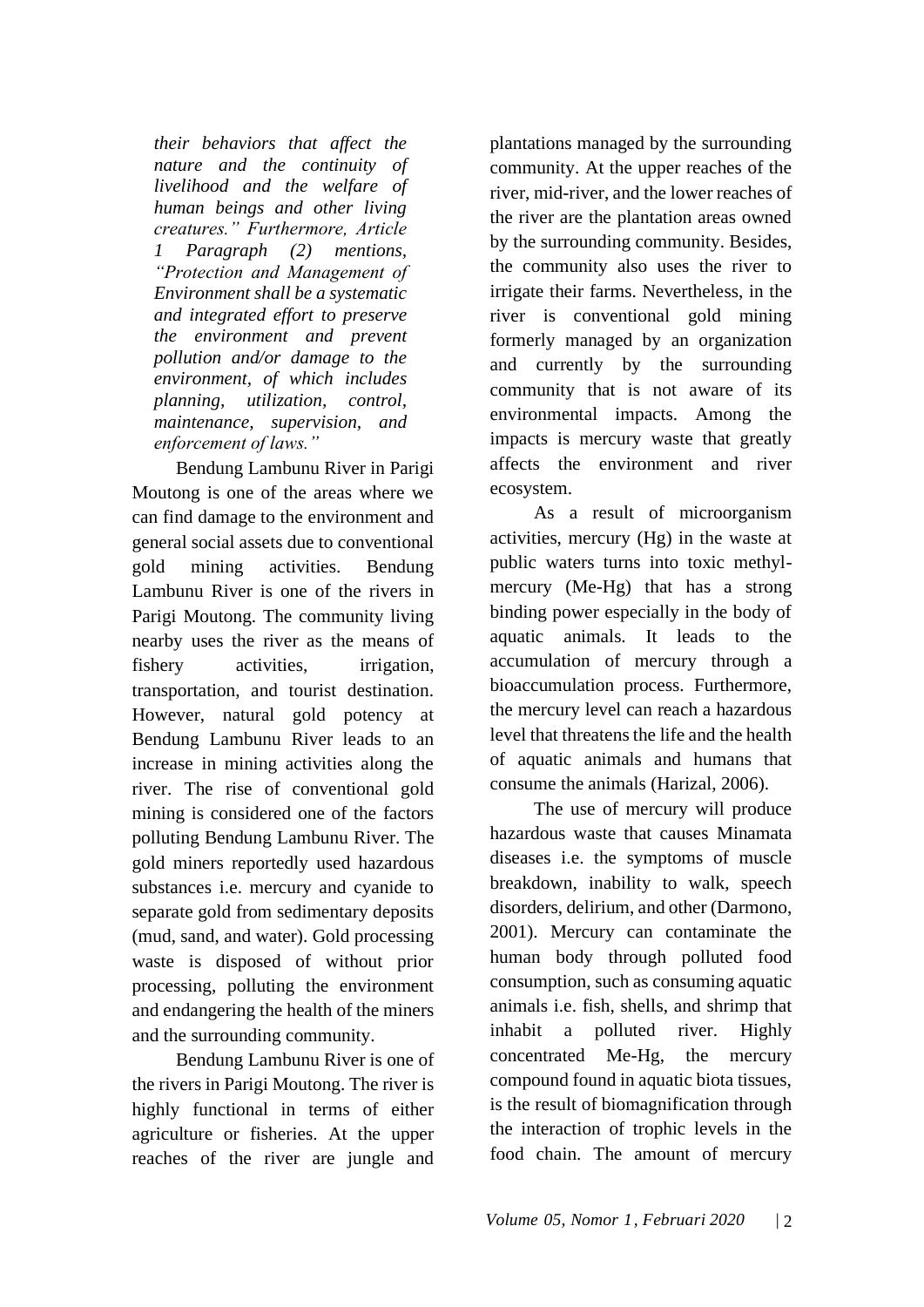accumulated in the waters fauna depends on the geochemical cycle existing (Fahruddin, 2010).

The waste generated by mining activities can pollute the river waters, causing health problems to the community that uses the waters. Any heavy metal exceeding the quality standard will pollute the waters once it enters the waters. Besides, it will settle in sediments that have a residence time of up to thousands of years.

The waters environment of Bendung Lambunu River allegedly gets a considerable pressure by the presence and activities of unlicensed gold mining. There are more than seven groups of miners that use heavy equipment to mine gold along Bendung Lambunu River. The activities will impact the quality of the environment, especially the quality of river waters. Heavy metal levels at the waters should thus be constantly

monitored. One of the monitoring activities is a study of mercury (Hg) levels in the waters, sediments, and biota inhabiting the waters. One of the biotas that indicate pollution at the estuary is shrimp. Shrimp is one of the frequently consumed aquatic animals due to its high nutrition comprising of minerals such as calcium, phosphor, iron, and vitamins.

# **RESEARCH METHODOLOGY** *Research Location*

The study is conducted at Bendung Lambunu River, Tirtanagaya, Bolano Lambunu, Parigi Moutong. Sample analysis is conducted at *Laboratorium Penelitian dan Pengujian Terpadu*  Universitas Gadjah Mada and *Balai Besar Laboratorium Kesehatan*  Makassar. The study survey and data analysis were conducted in October 2019-January 2020.



*Figure 1. Map of Research Location*

# *Research Method*

The type of study is laboratorybased analytic observational with an investigation of mercury levels in shrimp, water, and sediments at Bendung Lambunu River using ASS (Atomic Absorption Spectrophotometer) and Mercury Analyzer. The study has three stages i.e. preparation, sampling, and laboratory analysis. The water sample is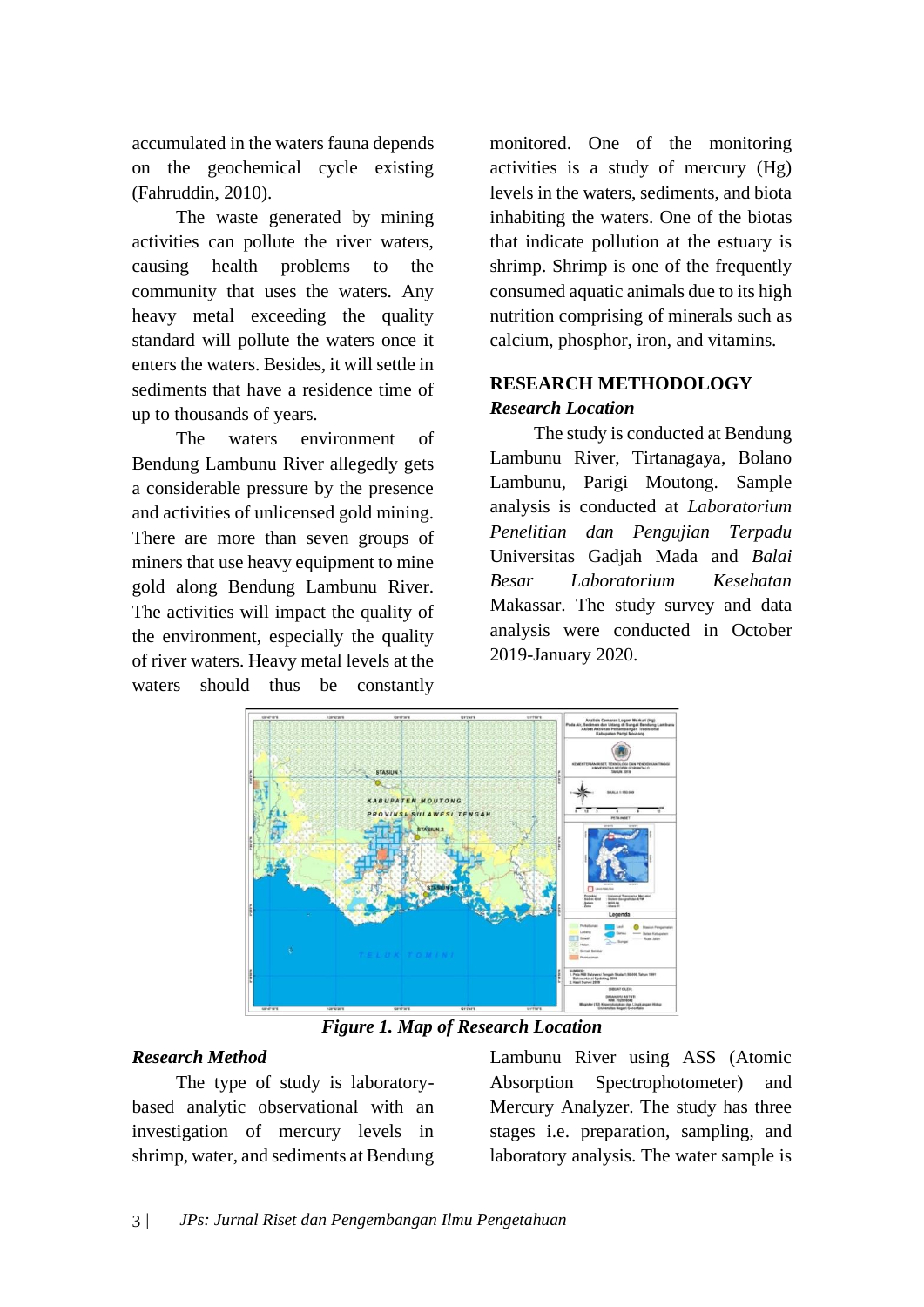directly collected at Bendung Lambunu River to observe the distribution of mercury (Hg) at the research location.

### *Research Procedures*

Water sampling is conducted at three different locations with one water sampling at each and thus three water samples are acquired. The same treatment is conducted on sediment and shrimp sampling. As a result, we have nine samples comprising of three water samples, three sediment samples, and three shrimp samples. Sampling is repeated three times in one week, so the total number of samples is 27 consisting of nine water samples, nine sediment samples, and nine shrimp samples.

### *Data Analysis*

The data analysis of mercury (Hg) levels at Bendung Lambunu River is indicated in the form of tables and charts. The result of the analysis of the concentration will be compared with the maximum Hg concentration in waters standardized by the Government Regulation No. 82/2001 Class II on Management of Water Quality and Control over Water Pollution. The quality standard of mercury (Hg) in water set by the Government Regulation No. 82/2001 is presented in Table 1.

| <b>Table 1. Quality Standard of</b> |
|-------------------------------------|
| Mercury (Hg) in Water               |

| <b>Metal</b>                             |    | <b>Symbol</b>   Quality Standard |  |  |  |  |  |
|------------------------------------------|----|----------------------------------|--|--|--|--|--|
| Mercury                                  | Hg | $0.001$ mg/L                     |  |  |  |  |  |
| Source: Government Regulation No. 8/2001 |    |                                  |  |  |  |  |  |

The quality standard of mercury (Hg) in sediments stipulated in the Government Regulation No. 101/2014 is shown in Table 2.

## **Table 2. Quality Standard of Mercury (Hg) in Sediments**

**Metal Symbol Quality Standard** Mercury  $Hg = 0.01$  mg/Kg *Source: Government Regulation No. 101/2014* The quality standard of mercury (Hg) in shrimp by SK Dirjen POM No. 03725/B/VII/89 and SNI 01-2729.1- 2006 is indicated in Table 3.

## **Table 3. Quality Standard of Mercury (Hg) in Shrimp**

|                                              | <b>Metal</b>       |    | <b>Symbol</b>   Quality Standard |  |  |  |  |  |  |
|----------------------------------------------|--------------------|----|----------------------------------|--|--|--|--|--|--|
|                                              | Mercury            | Hg | $0.5 \text{ mg/Kg}$              |  |  |  |  |  |  |
| Source: SK Dirjen POM No. 03725/B/VII/89 and |                    |    |                                  |  |  |  |  |  |  |
|                                              | SNI 01-2729.1-2006 |    |                                  |  |  |  |  |  |  |

# **FINDINGS AND DISCUSSION** *Findings*

# **1. Mercury Levels in Water**

Mercury (Hg) testing at *Laboratorium Penelitan dan Pengujian Terpadu* in Universitas Gadjah Mada is presented in Table 4.

| Table 4. Analysis of the Concentration of Mercury (Hg) in Water Sample I from |  |  |  |  |  |  |  |         |  |  |  |  |  |
|-------------------------------------------------------------------------------|--|--|--|--|--|--|--|---------|--|--|--|--|--|
| <b>Bendung Lambunu River</b>                                                  |  |  |  |  |  |  |  |         |  |  |  |  |  |
|                                                                               |  |  |  |  |  |  |  | _______ |  |  |  |  |  |

| No. | Location | Unit         | <b>Result</b> | <b>Quality Standard   Description</b> |            |
|-----|----------|--------------|---------------|---------------------------------------|------------|
|     | A.S.1    | $m\Omega/L$  |               | $0.001$ mg/L                          | Unpolluted |
|     | A.S.2    | $m\Omega/L$  |               | $0.001$ mg/L                          | Unpolluted |
|     | A.S.3    | $m\varrho/L$ |               | $0.001$ mg/L                          | Unpolluted |

*Source: Primary Data (2019)*

Des: A.S.1: Water. Tuesday. 1 (Upper reaches)

A.S.2: Water. Tuesday. 2 (Mid-river)

A.S.3: Water. Tuesday. 3 (Lower reaches)

Table 4 shows that based on the laboratory testing to Sample I from the upper reaches, mid-river, and lower reaches of Bendung Lambunu River,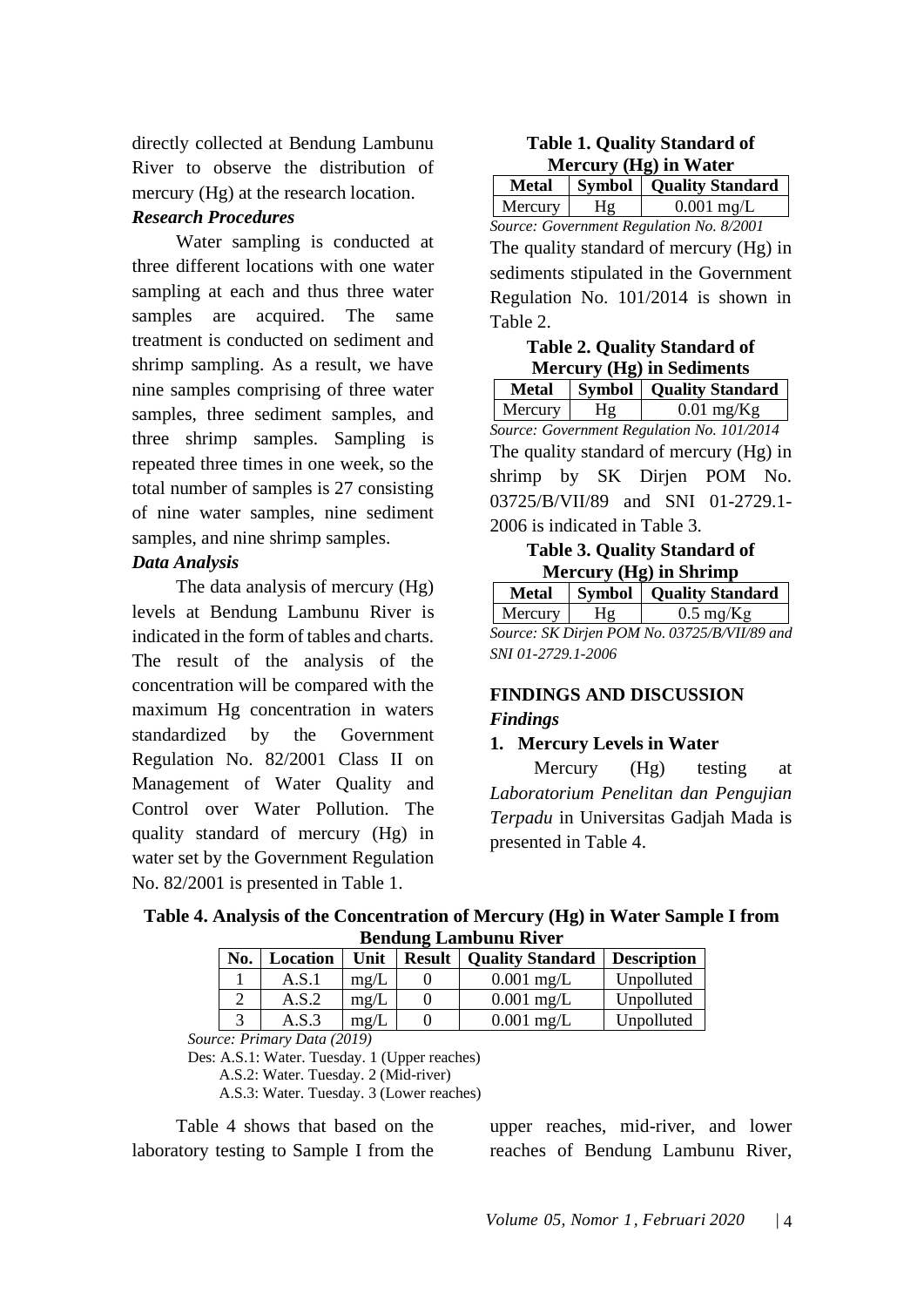there is no evidence indicating mercury or low mercury level in the water. It is due to sediment deposits and changes in the form of the metal through metabolism activities in living organisms, allowing mercury (Hg) to enter the body of aquatic biota. The analysis of the concentration of mercury (Hg) in Water Sample II from Bendung Lambunu River is indicated in Table 5.

**Table 5. Analysis of the Concentration of Mercury (Hg) in Water Sample II from Bendung Lambunu River**

| No.            | Location        | Unit         | <b>Result</b> | <b>Standard Quality</b> | <b>Description</b> |  |  |  |  |
|----------------|-----------------|--------------|---------------|-------------------------|--------------------|--|--|--|--|
|                | A.R.1           | mg/L         |               | $0,001 \text{ mg/L}$    | Unpolluted         |  |  |  |  |
|                | A.R.2           | mg/L         |               | $0,001 \text{ mg/L}$    | Unpolluted         |  |  |  |  |
|                | A.R.3           | $m\varrho/L$ |               | $0,001 \text{ mg/L}$    | Unpolluted         |  |  |  |  |
| $\mathbf{r}$ . | $P_1$ $(0.010)$ |              |               |                         |                    |  |  |  |  |

*Source: Primary Data (2019)*

As shown in Table 5, similar to the laboratory testing to Sample II from the upper reaches, mid-river, and lower reaches of Bendung Lambunu River on the first day, there is no evidence indicating mercury or low mercury level in the water. It is due to sediment

deposits and changes in the form of the metal through metabolism activities in living organisms, allowing mercury (Hg) to enter the body of aquatic biota. The analysis of the concentration of mercury (Hg) in Water Sample III from Bendung Lambunu River is indicated in Table 6.

**Table 6. Analysis of the Concentration of Mercury (Hg) in Water Sample III from Bendung Lambunu River**

| No. | Location | Unit | <b>Result</b> | <b>Standard Quality</b> | <b>Description</b> |
|-----|----------|------|---------------|-------------------------|--------------------|
|     | A.J. 1   | mg/L |               | $0,001 \text{ mg/L}$    | Unpolluted         |
|     | A.J.2    | mg/L |               | $0,001 \text{ mg/L}$    | Unpolluted         |
|     | A.J.3    | mg/L |               | $0,001 \text{ mg/L}$    | Unpolluted         |

*Source: Primary Data (2019)*

Des: A.J.1: Water. Friday. 1 (Upper reaches)

A.J.2: Water. Friday. 2 (Mid-river)

A.J.3: Water. Friday. 3 (Lower reaches)

As shown in Table 6, similar to the laboratory testing to Sample II from the upper reaches, mid-river, and lower reaches of Bendung Lambunu River on the first and second days, there is no evidence indicating mercury or low mercury level in the water. It is due to sediment deposits and changes in the form of the metal through metabolism

activities in living organisms, allowing mercury (Hg) to enter the body of aquatic biota.

The entire laboratory testing at *Laboratorium Penelitian dan Pengujian Terpadu* Universitas Gadjah Mada to the respective water sample on the first, second, and third days is indicated in Figure 2.

Des: A.R.1: Water. Wednesday. 1 (Upper reaches) A.R.2: Water. Wednesday. 2 (Mid-river) A.R.3: Water. Wednesday. 3 (Down reaches)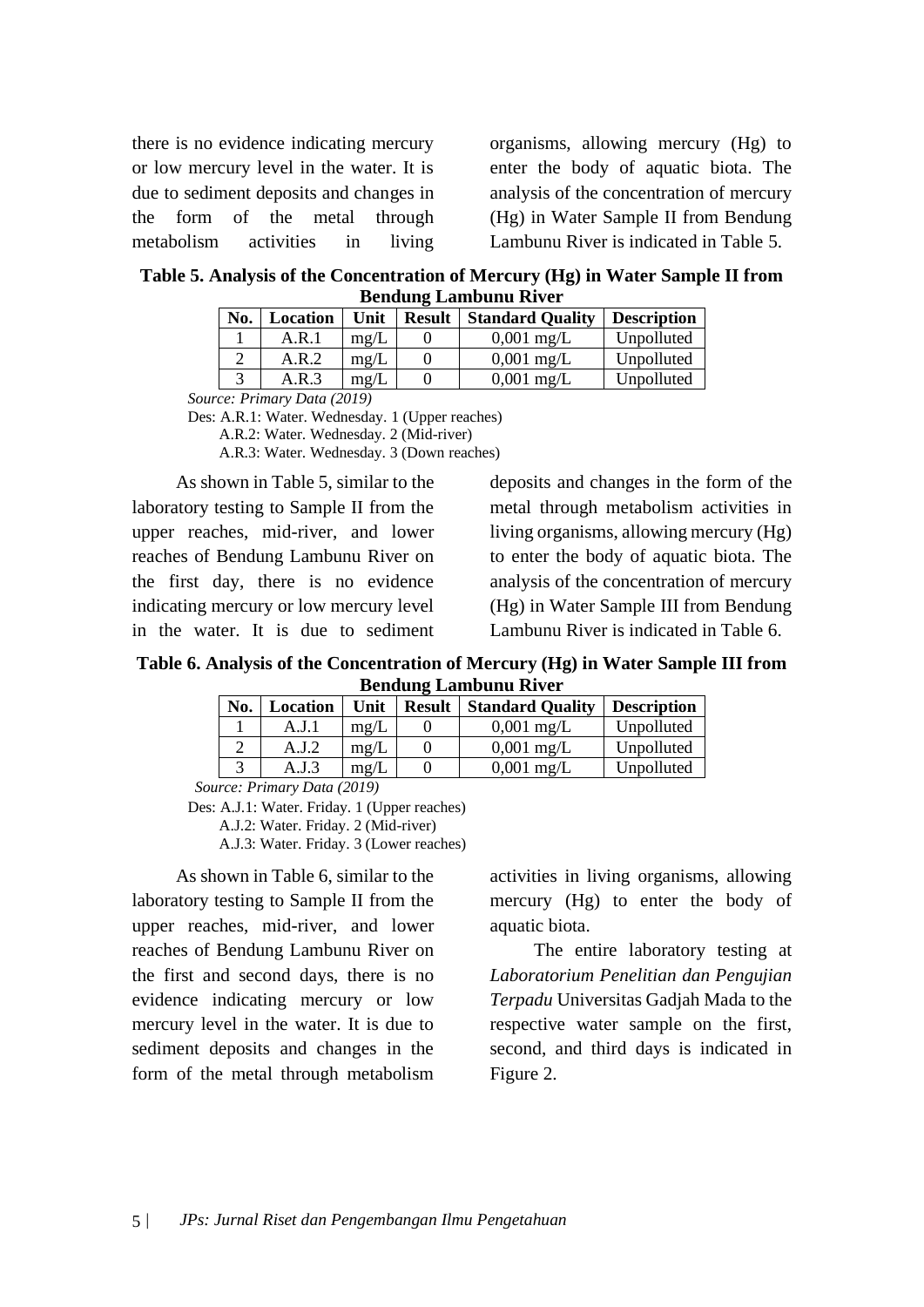

*Figure 2. Analysis of the Concentration of Mercury (Hg) in the Water Samples from Bendung Lambunu River*

Figure 2 shows that according to the laboratory analysis of water samples, there is no evidence indicating mercury or low mercury level in water due to sediment deposits and changes in the form of the metal through metabolism activities in living organisms, allowing mercury (Hg) to enter the body of aquatic biota. It links to an increase in the mercury level in shrimp and sediments at the research location.

**2. Mercury (Hg) Levels in Sediments**

The mercury (Hg) levels in sediments from Bendung Lambunu River are in the range of 0.01119- 0.06705 (Table 7).

**Table 7. Analysis of the Concentration of Mercury (Hg) in Sediment Sample I from Bendung Lambunu River**

| No. | Location | Unit                | <b>Result</b>              | <b>Standard Quality</b> | <b>Description</b> |
|-----|----------|---------------------|----------------------------|-------------------------|--------------------|
|     | S.S.1    | $m\varrho/K\varrho$ | $0.04044$ mg/Kq            | $0.01$ mg/Kq            | Hazardous          |
|     | S.S.2    | $m\varrho/K\varrho$ | $0.01119$ mg/Kq            | $0.01$ mg/Kq            | Hazardous          |
|     | S.S.3    | $m\varrho/K\varrho$ | $0.04959 \,\mathrm{mg/Kg}$ | $0.01$ mg/Kq            | Hazardous          |
|     |          |                     |                            |                         |                    |

*Source: Primary Data (2019)*

Des: S.S.1: Water. Monday. 1 (Upper reaches)

S.S.2: Water. Monday. 2 (Mid-river)

S.S.3: Water. Monday. 3 (Lower reaches)

Table 7 shows that based on the laboratory testing to Sample I from the upper reaches, mid-river, and lower reaches of Bendung Lambunu River, there is evidence indicating mercury in water. The mercury level in sediments from the upper reaches and lower reaches of Bendung Lambunu River is 0.04044 mɡ/Kɡ and 0.04959 mɡ/Kɡ respectively. These mercury levels are considered hazardous as they have exceeded the quality standard of 0.01 mg/Kg. Meanwhile, the mercury level in sediments from the mid-Bendung Lambunu River that is 0.01119 mɡ/Kɡ has not exceeded the quality standard. The analysis of the concentration of mercury (Hg) in Sediment Sample II from Bendung Lambunu River is presented in Table 8.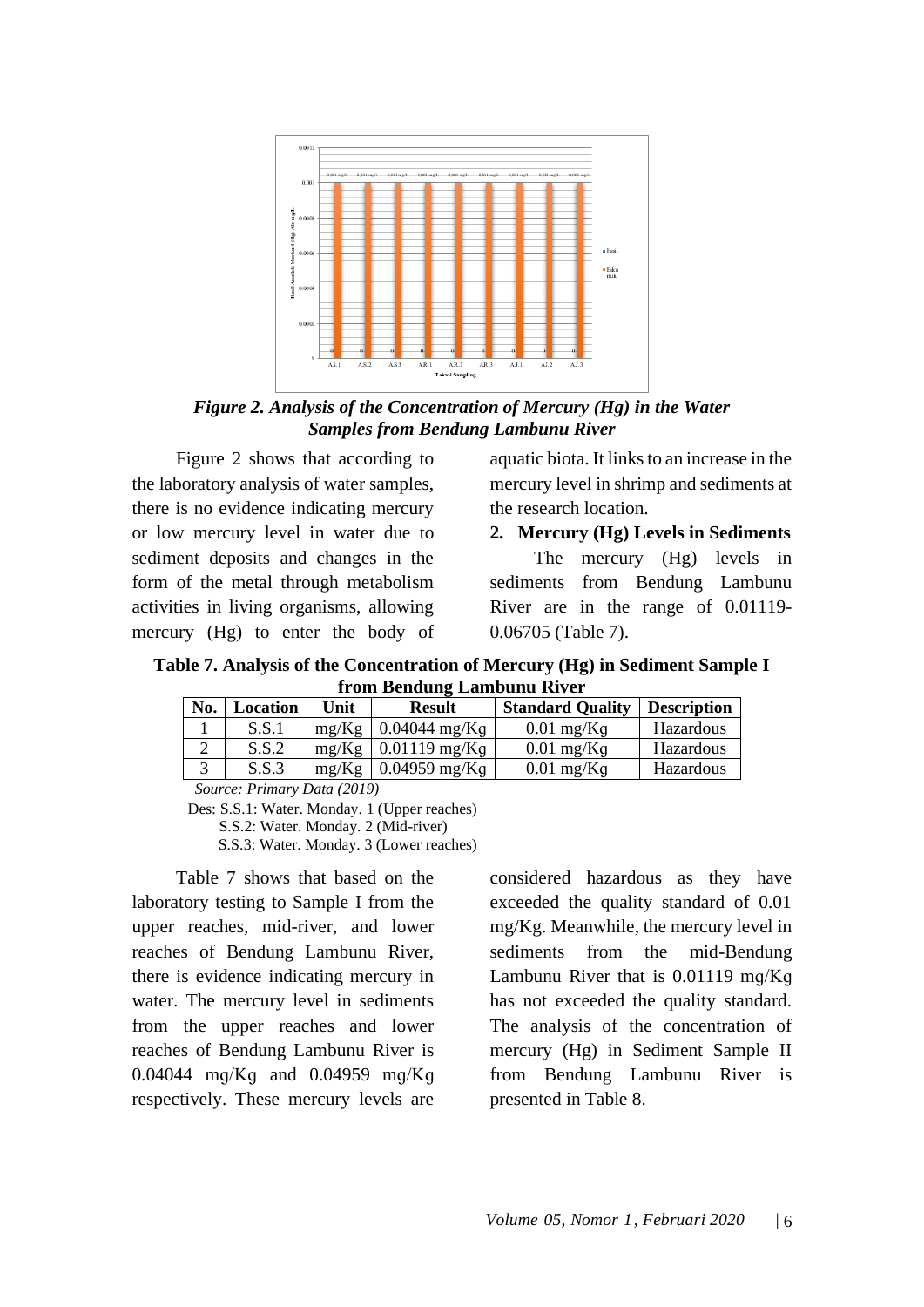| No. | Location | Unit | <b>Result</b>                      | <b>Standard Quality</b> | <b>Description</b> |  |  |  |  |  |
|-----|----------|------|------------------------------------|-------------------------|--------------------|--|--|--|--|--|
|     | S.R.1    |      | $mg/Kg \mid 0.04594 \text{ mg/Kg}$ | $0.01$ mg/Kq            | Hazardous          |  |  |  |  |  |
|     | S.R.2    |      | $mg/Kg \mid 0.05998 \text{ mg/Kg}$ | $0.01$ mg/Kq            | Hazardous          |  |  |  |  |  |
|     | S.R.3    |      | $mg/Kg$   0.04361 mg/Kq            | $0.01$ mg/Kq            | Hazardous          |  |  |  |  |  |

**Tabel 8. Analysis of the Concentration of Mercury (Hg) in Sediment Sample II from Bendung Lambunu River**

*Source: Primary Data (2019)*

Des: S.R.1: Water. Wednesday. 1 (Upper reaches)

S.R.2: Water. Wednesday. 2 (Mid-river)

S.R.3: Water. Wednesday. 3 (Down reaches)

Table 8 shows that based on the laboratory testing to Sample II from the upper reaches, mid-river, and lower reaches of Bendung Lambunu River, there is evidence indicating mercury in water. The mercury level in sediments from the upper reaches and lower reaches of Bendung Lambunu River is 0.04594 mɡ/Kɡ and 0.04361 mɡ/Kɡ respectively. Meanwhile, the mercury

level in sediments from the mid-Bendung Lambunu River is 0.05994 mɡ/Kɡ. These mercury levels are considered hazardous as they have exceeded the quality standard of 0.01 mg/Kg. The analysis of the concentration of mercury (Hg) in Sediment Sample III from Bendung Lambunu River is presented in Table 9.

**Tabel 9. Analysis of the Concentration of Mercury (Hg) in Sediment Sample III from Bendung Lambunu River**

| No. | Location | Unit  | <b>Result</b>           | <b>Standard Quality</b> | <b>Description</b> |
|-----|----------|-------|-------------------------|-------------------------|--------------------|
|     | S.J.1    | mg/Kg | $0.02980$ mg/Kq         | $0.01$ mg/Kq            | Hazardous          |
|     | S.I.2    |       | $mg/Kg$   0.01658 mg/Kq | $0.01$ mg/Kq            | Hazardous          |
|     | S.J.3    | mg/Kg | $0.06705$ mg/Kq         | $0.01$ mg/Kq            | Hazardous          |

*Source: Primary Data (2019)*

Des: S.J.1: Water. Friday. 1 (Upper reaches)

S.J.2: Water. Friday. 2 (Mid-river)

S.J.3: Water. Friday. 3 (Lower reaches)

Table 9 shows that based on the laboratory testing to Sample III from the upper reaches, mid-river, and lower reaches of Bendung Lambunu River, there is evidence indicating mercury in water. The mercury level in sediments from the upper reaches and lower reaches of Bendung Lambunu River is 0.02980 mɡ/Kɡ and 0.06705 mɡ/Kɡ respectively. Meanwhile, the mercury level in sediments from the midBendung Lambunu River is 0.01658 mɡ/Kɡ. These mercury levels are considered hazardous as they have exceeded the quality standard of 0.01 mg/Kg.

The entire laboratory testing at *Laboratorium Penelitian dan Pengujian Terpadu* Universitas Gadjah Mada to the respective sediment sample on the first, second, and third days is indicated in Figure 3.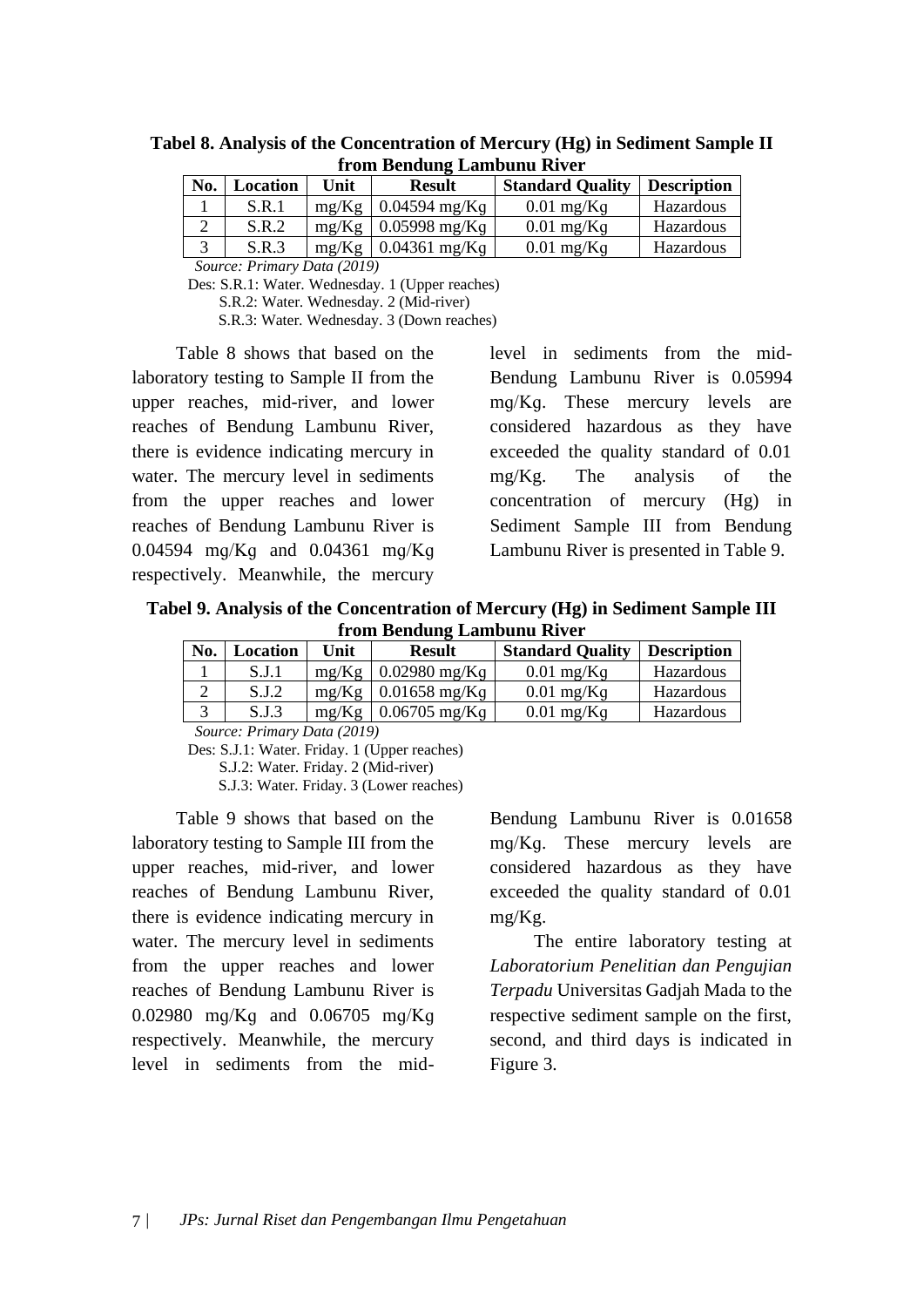

*Figure 3. Analysis of the Concentration of Mercury (Hg) in the Sediment Samples from Bendung Lambunu River*

Figure 3 shows that according to the laboratory analysis of sediment samples, there is evidence indicating mercury in Bendung Lambunu River. The highest mercury (Hg) level on the first and second day is in the lower reaches and in the mid-Bendung Lambunu River that is 0.04959 mɡ/Kɡ and 0.05998 mɡ/Kɡ respectively. Moreover, on the third day, the mercury (Hg) level is 0.06705 mg/Kg. These mercury levels are considered hazardous

as they have exceeded the quality standard of 0.01 mg/Kg. The concentration of the pollutant has exceeded the quality standard and hence considered hazardous.

### **3. Mercury (Hg) Levels in Shrimp**

The mercury (Hg) levels in shrimp will be presented in the form of charts. Figure 4 shows the mercury level in Shrimp Sample I identified using a Mercury Analyzer at *Balai Besar Laboratorium Kesehatan* Makassar.





Des: U.S.1: Shrimp. Monday. 1 (Upper reaches) U.S.2: Shrimp. Monday. 2 (Mid-river) U.S.3: Shrimp. Monday. 3 (Lower reaches)

Figure 4 shows that based on the laboratory testing to Sample I from the upper reaches, mid-river, and lower reaches of Bendung Lambunu River, there is evidence indicating mercury in water. The mercury level in shrimp from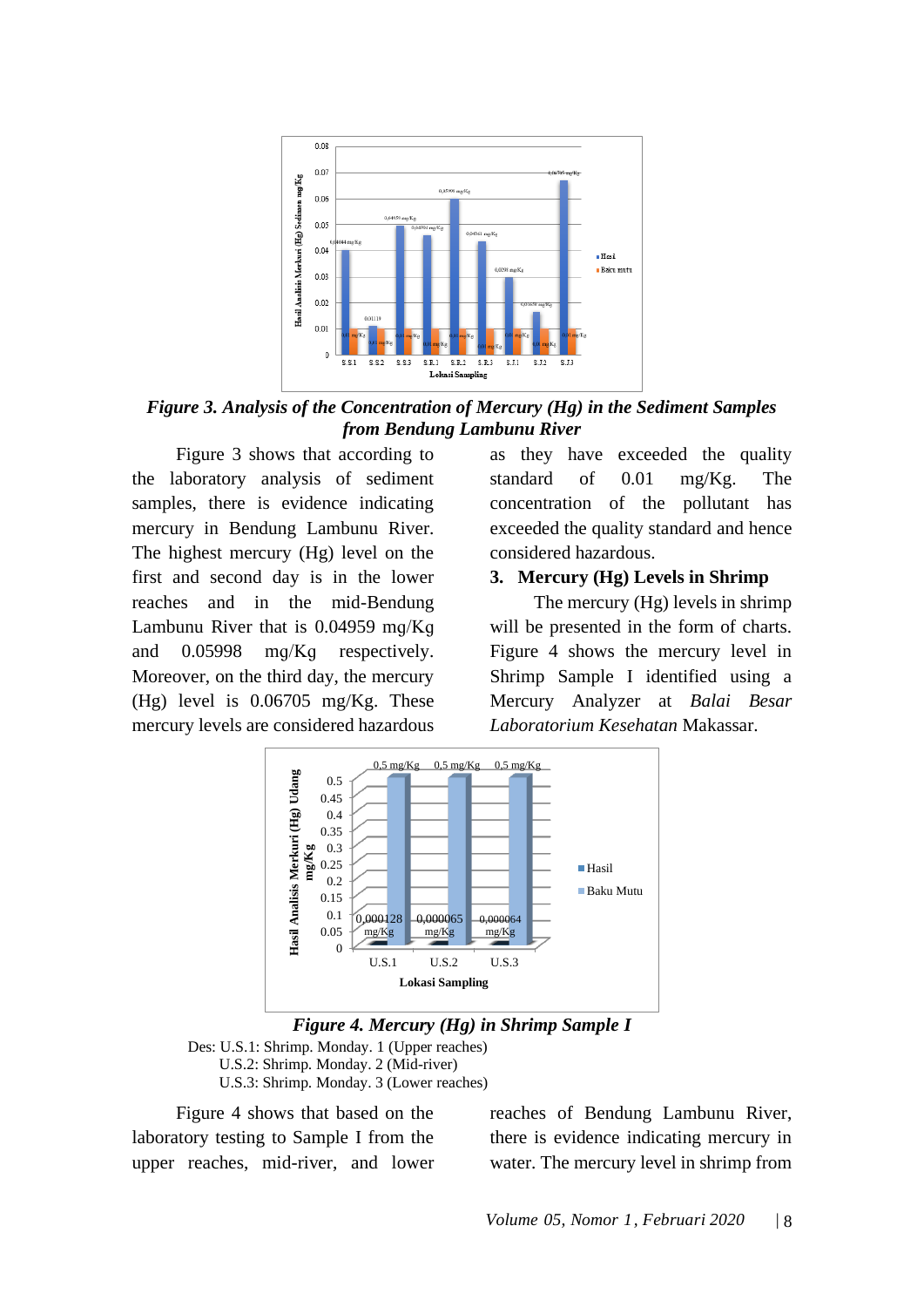the upper reaches and lower reaches of Bendung Lambunu River is 0.000128 mɡ/Kɡ and 0.000064 mɡ/Kɡ respectively. Meanwhile, the mercury level in shrimp from the mid-Bendung Lambunu River is 0.000065 mɡ/Kɡ. These mercury levels exist due to

changes in the form of the metal through metabolism activities in living organisms, allowing mercury (Hg) to enter the body of aquatic biota (shrimp). The analysis of mercury (Hg) in Shrimp Sample II is presented in Figure 5.





Des: U.R.1: Shrimp. Wednesday. 1 (Upper reaches) U.R.2: Shrimp. Wednesday. 2 (Mid-river) U.R.3: Shrimp. Wednesday. 3 (Lower reaches)

Figure 5 shows that based on the laboratory testing to Sample II from the upper reaches, mid-river, and lower reaches of Bendung Lambunu River, there is evidence indicating mercury in water. The mercury level in shrimp from the upper reaches and lower reaches of Bendung Lambunu River is <0.000005

mg/Kg and  $0.000173$  mg/Kg respectively. These mercury levels exist due to changes in the form of the metal through metabolism activities in living organisms, allowing mercury (Hg) to enter the body of aquatic biota (shrimp). The analysis of mercury (Hg) in Shrimp Sample III is presented in Figure 6.



*Figure 6. Mercury (Hg) in Shrimp Sample III*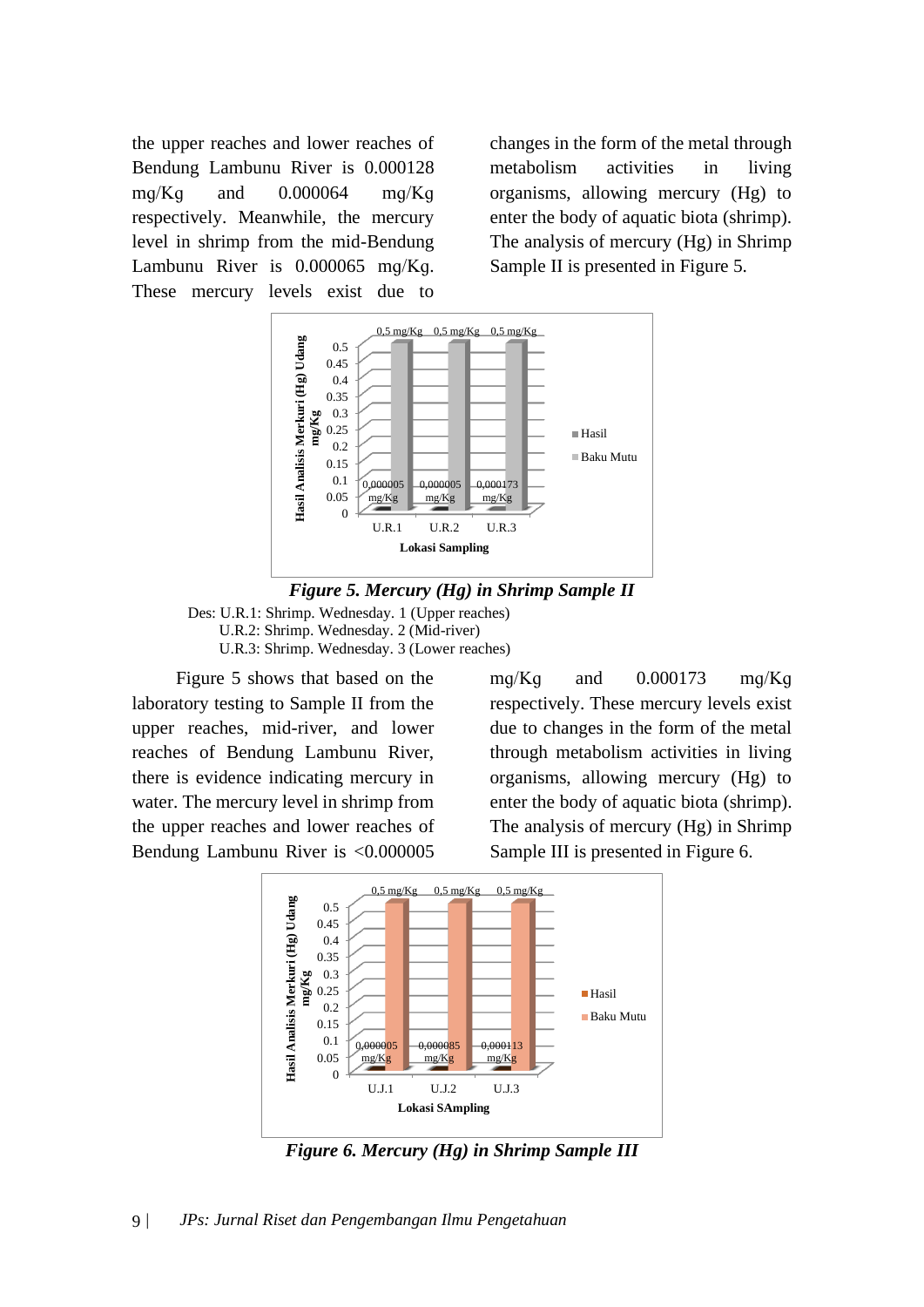Des: U.J.1: Shrimp. Friday. 1 (Upper reaches) U.J.2: Shrimp. Friday. 2 (Mid-river) U.J.3: Shrimp. Friday. 3 (Lower reaches)

Figure 6 shows that based on the laboratory testing to Sample III from the upper reaches, mid-river, and lower reaches of Bendung Lambunu River, there is evidence indicating mercury in water. The mercury level in shrimp from the upper reaches and lower reaches of Bendung Lambunu River is 0.000005  $mq/Kq$  and  $0.000113$  mg/Kg respectively. Meanwhile, the mercury level in shrimp from the mid-Bendung Lambunu River is 0.000085 mɡ/Kɡ. These mercury levels exist due to changes in the form of the metal through metabolism activities in living organisms, allowing mercury (Hg) to enter the body of aquatic biota (shrimp). *Discussion*

### **1. Mercury (Hg) Levels in Water**

Based on the laboratory testing to water samples at *Laboratorium Penelitian dan Pengujian Terpadu*  Universitas Gadjah Mada, there is no evidence indicating mercury or low mercury level in the water. It is due to sediment deposits and changes in the form of the metal through metabolism activities in living organisms, allowing mercury (Hg) to enter the body of aquatic biota. It relates to an increase in mercury levels in sediments and shrimp. Heavy metal easily binds organic matters and settles to the bottom of waters and then mixes with sediments (Rolinsa, 2014). It is in line with Rochyatun (2006) that heavy metal levels in sediments are higher than that in water dye to accumulated deposits of the heavy metal and its smaller size in water due to the dilution process and the influence of current patterns.

The most significant parameter of water pollution indicated in this research is heavy metal levels because heavy metals are toxic and hazardous. It is in line with Nuraini (2015) that heavy metals cause health effects in humans. The toxic heavy metals contain will work as an enzyme barrier, breaking the metabolism process. In this research, we decide to analyze mercury (Hg) levels due to its high chemical and physical properties (the order of the toxicity of heavy metals in aquatic animals from the highest to the lowest is Hg (mercury), Cd (cadmium), Zn (Zinc), Pb (lead), and Ni (nickel) (Narasiang, 2015).

### **2. Mercury (Hg) Levels in Sediments**

Based on the mercury (Hg) laboratory testing to sediment samples from Bendung Lambunu River at *Laboratorium Penelitian dan Pengujian Terpadu* Universitas Gadjah Mada, there is evidence indicating mercury (Hg) in the sediments. On the first day, the highest mercury (Hg) level 0.04959 mɡ/Kɡ is in the lower reaches. On the second day, the highest mercury (Hg) level 0.05998 mɡ/Kɡ is in the mid-river; while on the third day, the highest mercury (Hg) level 0. 06705 mq/Kq is from the upper reaches of Bendung Lambunu River. These mercury levels are considered hazardous as they have exceeded the quality standard of 0.01 mg/Kg. This study indicates that the sediment samples from all sampling stations have been polluted by mercury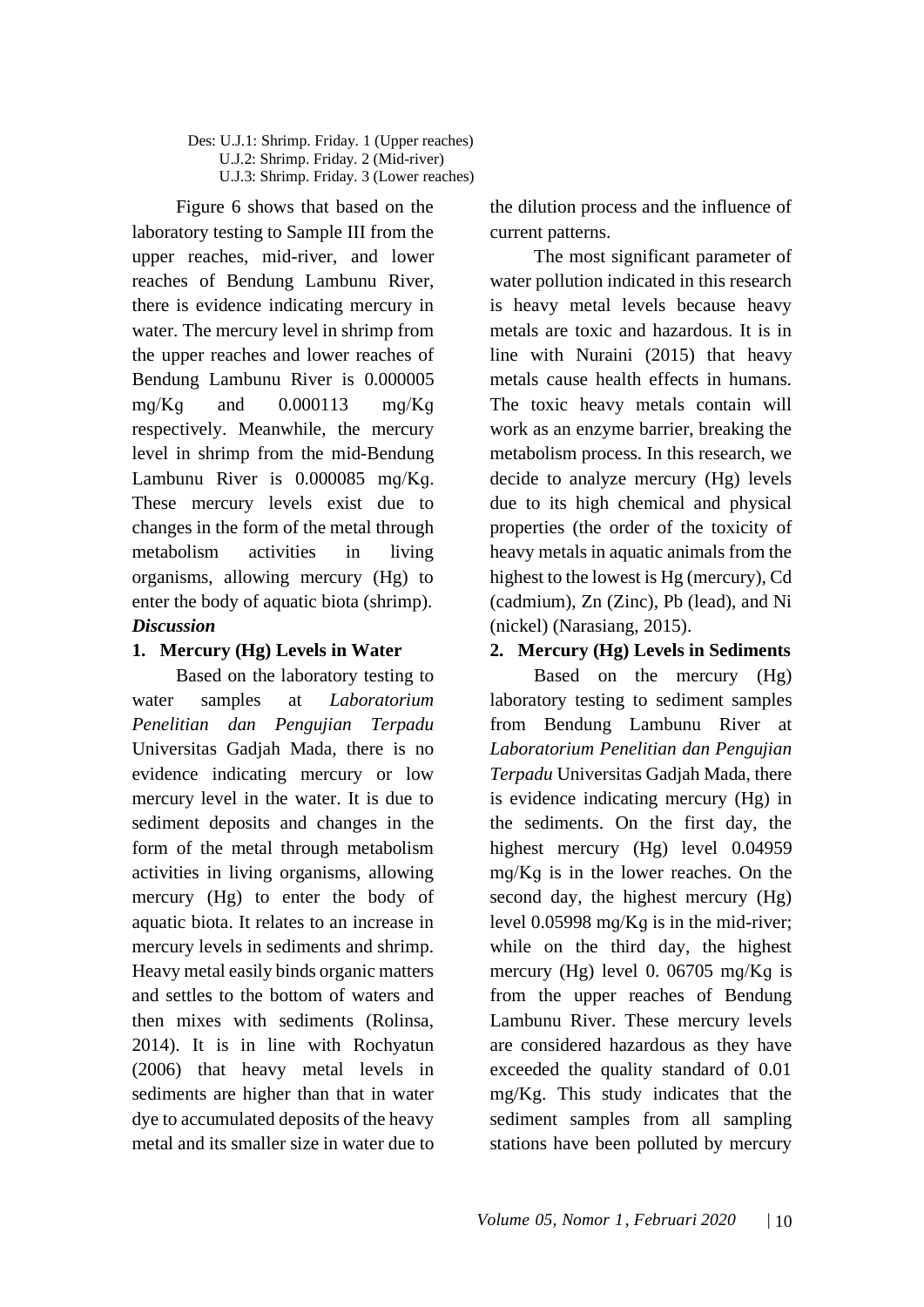(Hg). It is in line with our interview with the community at the mining location. They confirm that the mining location is close to the upper reaches of Bendung Lambunu River so that part of the river is evidently polluted by mercury (Hg) too. The concentration of the pollutant has exceeded the quality standard and hence considered hazardous. One of the hazardous heavy metals is mercury (Markus, 2009).

One of the pollutants, mercury enters the aquatic ecosystem through atmospheric decomposition or from externalized industrial wastes and is then biologically or chemically converted into methyl mercury (Suseno, 2007). Gold mining activities at Bendung Lambunu River with high use of mercury pollute the waters and poison aquatic animals. Heavy metals such as mercury entering sediments will affect the stability, changing carbonates to be hydroxide that forms particle binds in the waters and settles to form muds.

The mercury level in sediments indicates that the pollution level in the water body is extremely hazardous. That situation increases the concentration of pollutants in sediments. The heavy metal entering in waters will experience settlement, dilution, and dispersion and later will be absorbed by organisms living in the waters.

In this study, one of the samples is collected from the upper reaches and the mining location. Mercury identified in sediments collected at the upper reaches indicates that the upper location has also the same activities as that in the mining location.

## **3. Mercury (Hg) Levels in Shrimp**

Based on the mercury (Hg) laboratory testing to shrimp samples from Bendung Lambunu River at *Laboratorium Penelitian dan Pengujian Terpadu* Universitas Gadjah Mada, there is evidence indicating mercury (Hg) in the shrimp. On the first day, the highest mercury (Hg) level in shrimp 0.000128 mɡ/Kɡ is in the upper reaches. On the second and third days, the highest mercury (Hg) level 0.000173 mq/Kq and 0.000113 mg/Kg respectively is in the lower reaches. It is due to changes in the form of the metal through metabolism activities in living organisms, allowing mercury (Hg) to enter the body of aquatic biota. When interviewed, the miner community operating in the location clarifies mining activities in the mining location close to the upper reaches have affected the aquatic animals live there. Shrimp that inhabits the area will be exposed to mercury (Hg) due to the dietary pattern and metabolism of the shrimp.

We identify two kinds of shrimp inhabiting Bendung Lambunu River that are *Macrobrachium rosenbergii* and *Macrobachium formosense*. Unfortunately, this study confirms mercury (Hg) levels in the two kinds of shrimp due to the dietary pattern of the biotas.

Based on the maximum heavy metal contamination determined by SK Dirjen POM No. 03725/B/SK/VII/89 and SNI 01-2729.1-2006, the shrimp has not been heavily polluted. Shrimp is animals with shells that can protect their bodies, blocking mercury to directly pollute and reducing the absorption of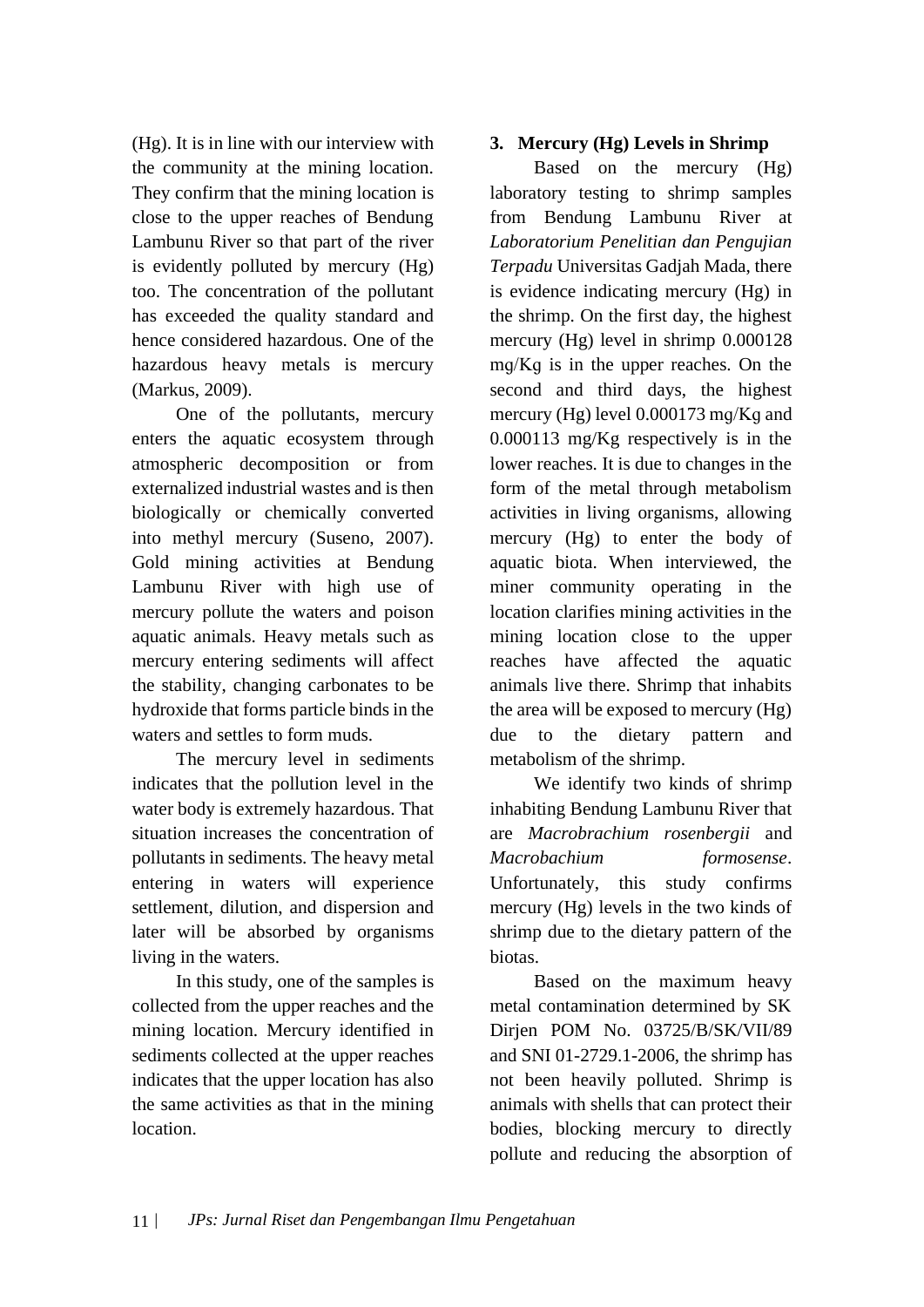mercury in shrimp. Besides, shrimp is one of the aquatic organisms that move quickly. Shrimp typically has the ability to avoid pollution. However, shrimp studied here is considered mildly contaminated as limited habitats such as rivers, lakes, and gulfs affect their selfprotection from pollution (Murtini &Rachmawatie, 2007). Another factor that can affect heavy metal levels in shrimp in dietary behavior. Mercury will be accumulated in shrimp through metal absorption that enters in the digestive tract when shrimp is eating. Metal bioaccumulation in shrimp tissues through the food chain and heavy metal exploitation in waters or sediments leads to the concentration of mercury in shrimp (Novianto, 2012).

Methyl-mercury in shrimp is a serious health problem, especially in the development of the nervous system in fetuses and children. Among its neurological symptoms are mental retardation, seizures, vision and hearing loss, mute, and memory loss (Estecha *et al*., 2013).

Mercury (Hg) vapor is extremely hazardous due to its toxicity level. After inhaled, mercury (Hg) vapor will enter human blood and damage the brain tissues when reaching the brains. Furthermore, inorganic mercury compounds that dissolve in water and alcohol are toxic if coming with a large concentration. Inorganic mercury compounds i.e. dimethyl and methylmercury are inorganic mercury conversed using bacteria in waters through the food chain process. The compounds will enter the digestive tract and react to *thiosulfuhydrin* in protein,

disturbing several enzymes, suspending necessary chemical reactions, and lastly, disturb the central nervous system (Rorong, 2002).

According to Midat (2013), one of the gold ore processing is an amalgamation in which mercury (Hg) is one of the processing materials. Mercury is a common supporting chemical material that binds gold grains as a result, gold can be easily separated from other particles. The method of gold mining and gold ore processing illegal miners use is conventional. Nevertheless, due to its conventionality, not to mention their unawareness and ignorance, the method damages the surrounding environment and pollutes the waters (Yulis, 2018).

Heavy metals are hazardous due to the bioaccumulation system, an increase in the concentration of a chemical element in a living creature's body. Heavy metals can trigger health problems in humans, depending on where the heavy metals are bound in the body. Heavy metal toxicity is an enzyme barrier, disturbing metabolism in the human body (Nuraini, 2015). Mercury in the form of metal will accumulate in kidneys and the nervous system (Edward, 2008). When mercury enters waters, it will bind with chlorine and together forms the HgCl bond. In that form, Hg will easily enter into plankton's body and be transferred to other aquatic biota's body. Humans can also be contaminated by mercury after consuming contaminated seafood such as fish, shells, and shrimp (Narasiang, 2015). Hg or mercury is categorized as the most hazardous among other the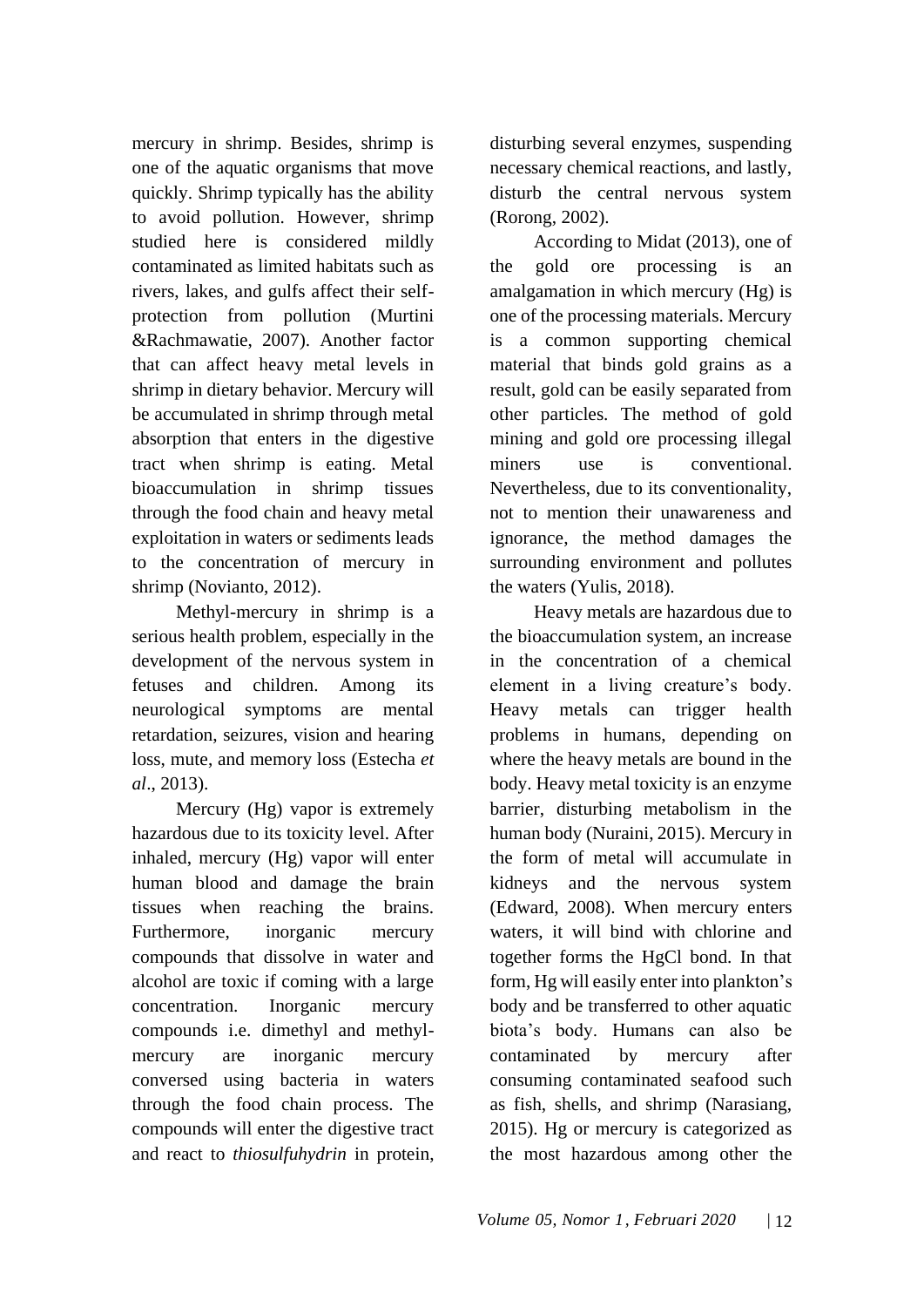most hazardous elements. Being exposed to a high concentration of those elements will lead to permanent brain damage as well as kidney damage (Stancheva, 2013). The operation of conventional gold mining uses mercury or Hg as the medium to bind gold. The waste that contains mercury will be disposed to waters. It is thus urgent to detect mercury levels in the river to give recommendations in terms of the use of mercury (Hg) that can harm the surrounding environment and humans to the miners.

## **CONCLUSION**

Based on the laboratory testing to water samples from Bendung Lambunu River, there is no evidence indicating mercury or low mercury level in the water on the first, second, and third day. It is due to sediment deposits and changes in the form of the metal through metabolism activities in living organisms, allowing mercury (Hg) to enter the body of aquatic biota.

Based on the mercury (Hg) laboratory testing to sediment samples from Bendung Lambunu River at *Laboratorium Penelitian dan Pengujian Terpadu* Universitas Gadjah Mada, there is evidence indicating mercury (Hg) in the sediments. The highest mercury (Hg) level on the first, second, and third day is 0.04959 mɡ/Kɡ (lower reaches), 0.05998 mɡ/Kɡ (mid-river), and 0.06705 mɡ/Kɡ (upper reaches) respectively. These mercury levels are considered hazardous as they have exceeded the quality standard of 0.01 mg/Kg.

Based on the mercury (Hg) laboratory testing to shrimp samples

from Bendung Lambunu River, there is evidence indicating mercury (Hg) in the shrimp. The highest mercury (Hg) level in shrimp on the first, second, and third day is 0.000128 mɡ/Kɡ (upper reaches), 0.000173 mɡ/Kɡ (lower reaches) and 0.000113 mg/Kg (lower reaches) respectively. We identify two kinds of shrimp inhabiting Bendung Lambunu River that are *Macrobrachium rosenbergii* and *Macrobachium formosense*.

### **REFERENCES**

- Darmono, 2001. *Lingkungan Hidup dan Pencemaran: Hubungan dengan Toksikologi Logam Berat*. Universitas Indonesia Press. Jakarta.
- Edward. 2008. *Pengamatan Kadar Merkuri di Perairan Teluk Kao (Halmahera) dan Perairan Anggai (Pulau Obi) Maluku Utara.* Makara Sains, Volume 12 No.2 97-101.
- Estecha, M. G., Garcia, M. J. M., Ferrer, M. F., Pinedo, A. B., Pascual, A. C., Iriate, C., M. O., Perez, C. F. Calros, M. M., Herrera, M. A. R., Hoyos, E. G., & Peres, J. J. G. 2013. *Mercury in canned Tuna in Spain. Is light Tuna really light?* Food and Nutrition Sciences. 4(1), 48-54.
- Fahruddin. 2010. *Bioteknologi Lingkungan*. Bandung: Penerbit Alfabeta.
- Harizal. 2006. *Studi Konsentrasi Logam Berat Merkuri (Hg) pada Kerang Hijau (*Perna Viridis l*) sebagai Bio Monitoring Pencemaran di perairan Pantai Banyu Urip Kecamatan Ujung*